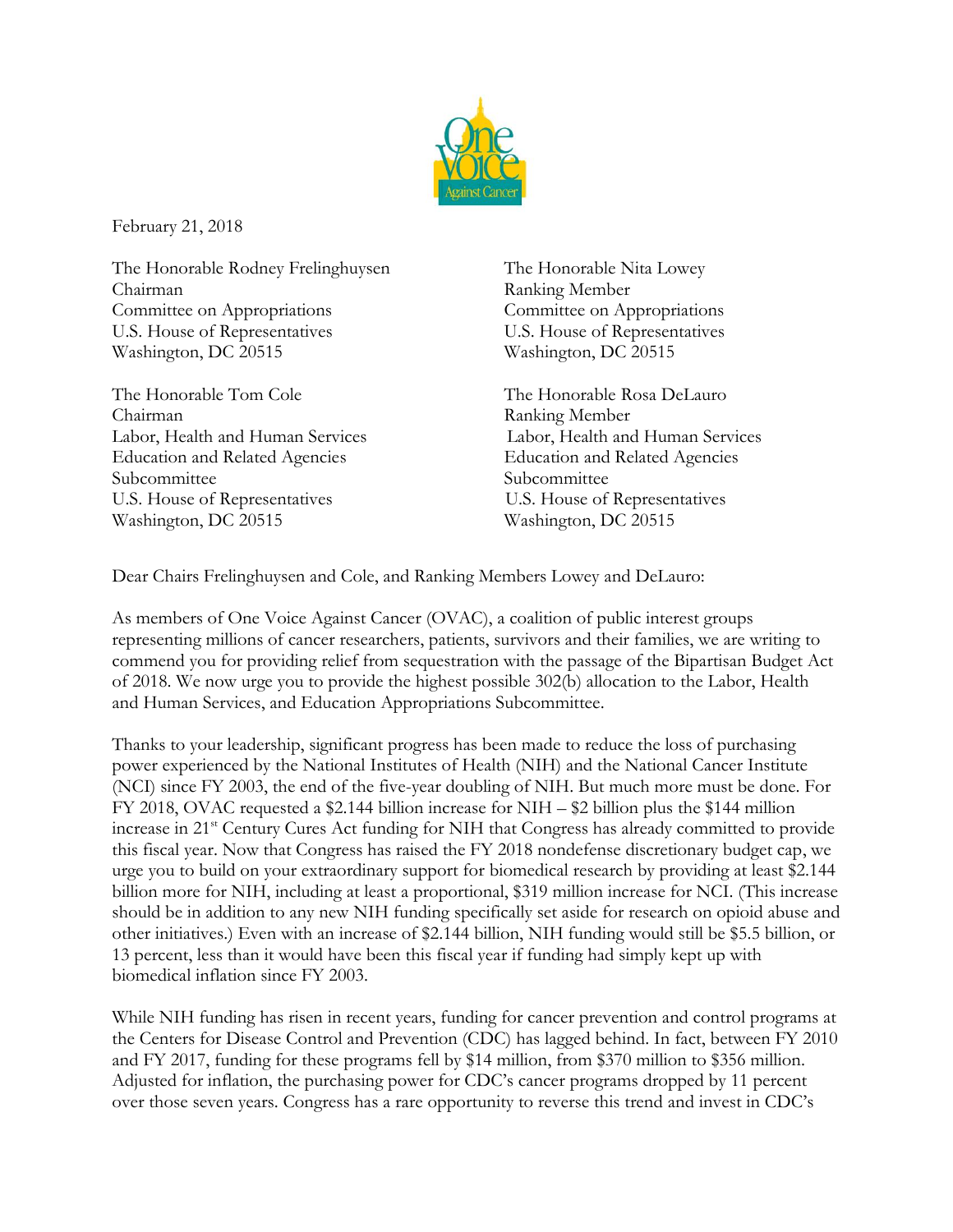evidence-based cancer prevention and control programs, which are saving lives in communities across the country. We urge you to provide an increase of \$184 million, for a total of \$514 million, for these vital activities.

The members of OVAC thank you for your consideration of this request and stand ready to support your efforts to promote cancer research and prevention funding.

Sincerely,

American Academy of Dermatology Association American Association for Cancer Research American Cancer Society Cancer Action Network American College of Surgeons Cancer Department American Society for Radiation Oncology American Society of Clinical Oncology American Urological Association Association of American Cancer Institutes Cancer Support Community Charlene Miers Foundation for Cancer Research Children's Cause for Cancer Advocacy Deadliest Cancers Coalition ECAN Esophageal Cancer Action Network Fight Colorectal Cancer Hematology/Oncology Pharmacy Association Intercultural Cancer Council Caucus (ICCC) International Myeloma Foundation KCAN - Kidney Cancer Action Network The Leukemia & Lymphoma Society LIVE**STRONG** Lung Cancer Alliance LUNGevity Foundation Men's Health Network Mesothelioma Applied Research Foundation National Alliance of State Prostate Cancer Coalitions (NASPCC) National Association of Chronic Disease Directors National Brain Tumor Society National Cancer Registrars Association National Coalition for Cancer Research (NCCR) Oncology Nursing Society Ovarian Cancer Research Fund Alliance Pancreatic Cancer Action Network Prevent Cancer Foundation Sarcoma Foundation of America Society for Immunotherapy of Cancer Society of Gynecologic Oncology